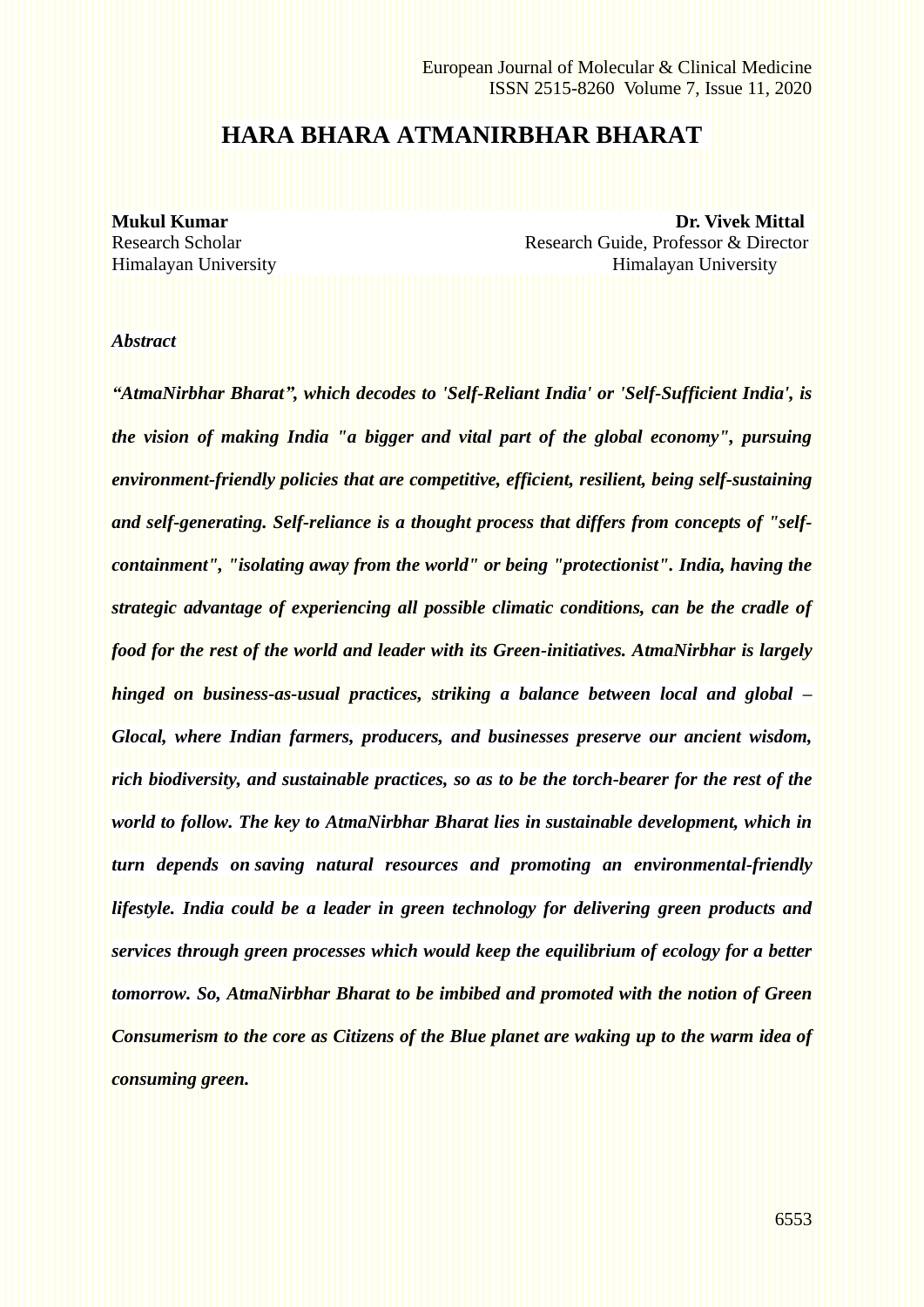*The Green Consumerism will aptly champion the cause of 'Green Growth' for India or "Hara-Bhara AtmaNirbhar Bharat"- India shining and be Grinning paving the Greener pathway.*

#### *Keywords:*

# *AtmaNirbhar Bharat, Green Consumerism, Sustainable development, Environment, Ecology* **Introduction**

*'Time for Nature'* implies, a reminder in times of the COVID-19 pandemic, that we need to respect and recognize the natural ecosystem of our forests, mountains, lakes, rivers, animal kingdoms, oceans, and life in general while focussing on biodiversity and human development in particular. *"AtmaNirbhar Bharat"* or Self-Reliant India campaign, been allocated huge funds in tune of approximately 10% of India's GDP, is the mission to serve as a future roadmap with inclusive growth of the country while preserving the environment simultaneously. Amidst the surge of the COVID-19 pandemic in India, the government announced an INR 20.97 Lakh crores package to revive the economy. The underlined objective of this plan is two-pronged. First, interim step such as liquidity infusion and direct cash transfers to the poor will absorb their shocks from acute stress. Secondly, sustainable long-term transformations in growth-critical economic sectors to make them globally competitive and attractive. Indians have to be responsive enough to safeguard the future from the environmental risk country faces from climate change and air pollution by actively participating in a subset of *AtmaNirbhar Bharat* - *Clean India: Green India* – an initiative under the 'Swachh Bharat Abhiyaan'.

Green stimulus packages will elongate the objective of being sustainable and self-reliant. Given that the pandemic led to a huge downfall in economic activity; we are experiencing a visible decline in pollution levels and carbon dioxide emissions, which has caused many to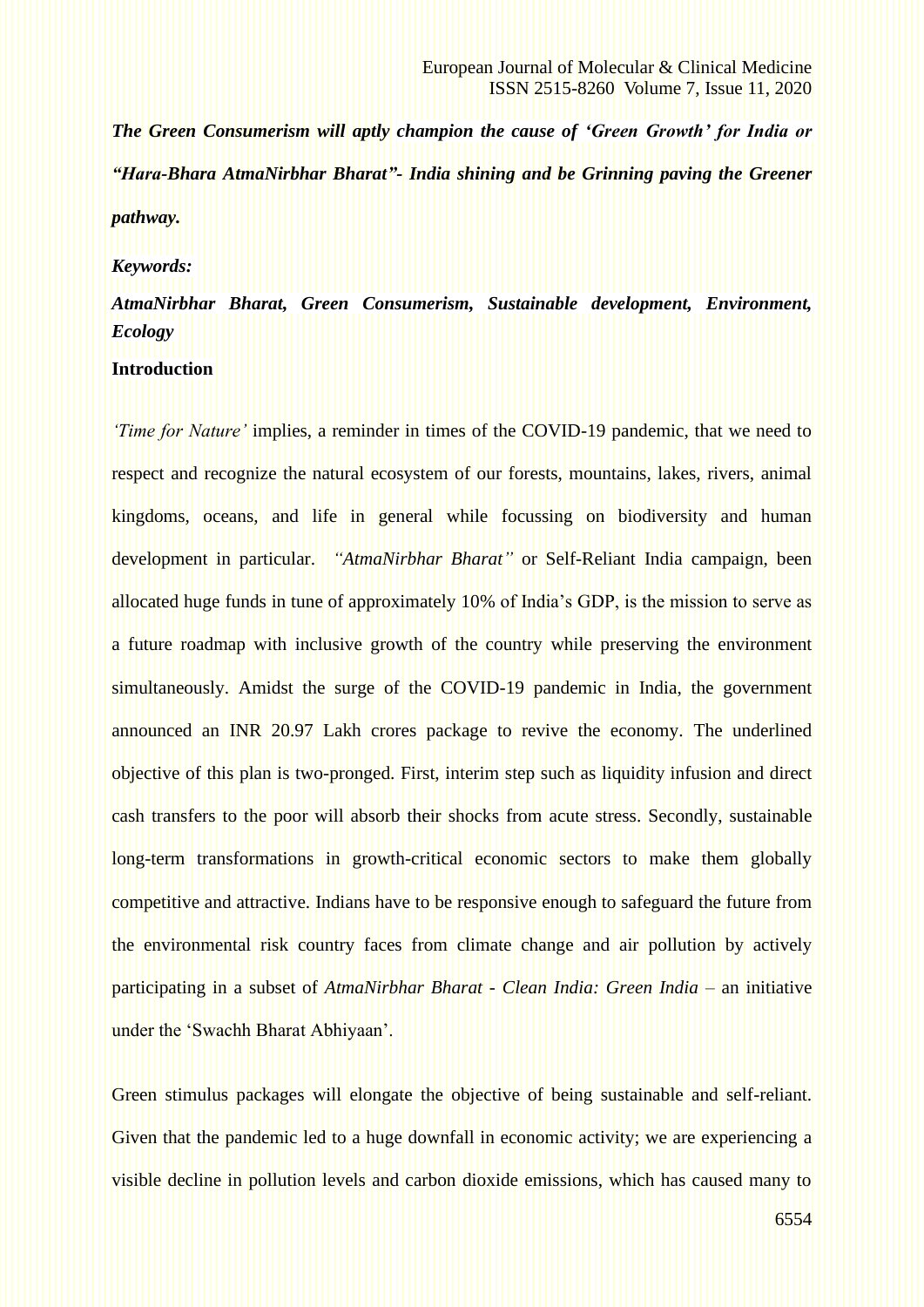claim, "Nature is healing". But, as coronavirus driven dip evaporates, economic activity will pick up again and emissions will rebound. Hence, there is a need for a well-conceived long terms strategy towards building climatic resilience and capacity to tackle pandemic shocks coherently. '*AtmaNirbhar Bharat*' would integrate India with the world as the concept envisages an opportunity to paint green the economic sectors that have the maximum impact on sustainable development. Both sustenance and sustainability have to be the cornerstones of economic development henceforth.

Nature is to be preserved and nurtured which citizens of the blue planet are taking cognizance of with each passing day. The current environmental issues and the effects of climate change, with the advent of COVID-19, have added a piece of cloth to their attire; irrespective of age. In efforts to mitigate the ill effects, all are sitting tight and be more vigilant towards the environment, and sustainability is becoming a trend. As a result of which the firms are streamlining the processes and colouring themselves Green. Thus, the '*Green Consumerism*" has sneaked into the mindshare of consumers and all corporations want to bite a pie of it. "*Green Consumerism*" is about using only those products and services that are eco-friendly and do not harm the environment and society; in other words, "green" products are a result of the environmental and social friendly processes.

Companies are increasingly employing green business strategies in order to appeal to the ethical consumerism market, worth billions. Companies are creating more needs and reaching out to new markets that were not available before through meticulous planning of green marketing. The aggregate impact on the environment will not necessarily be reduced through green consumption alone albeit the new way into future beckons that the entire ecosystem has to be painted green.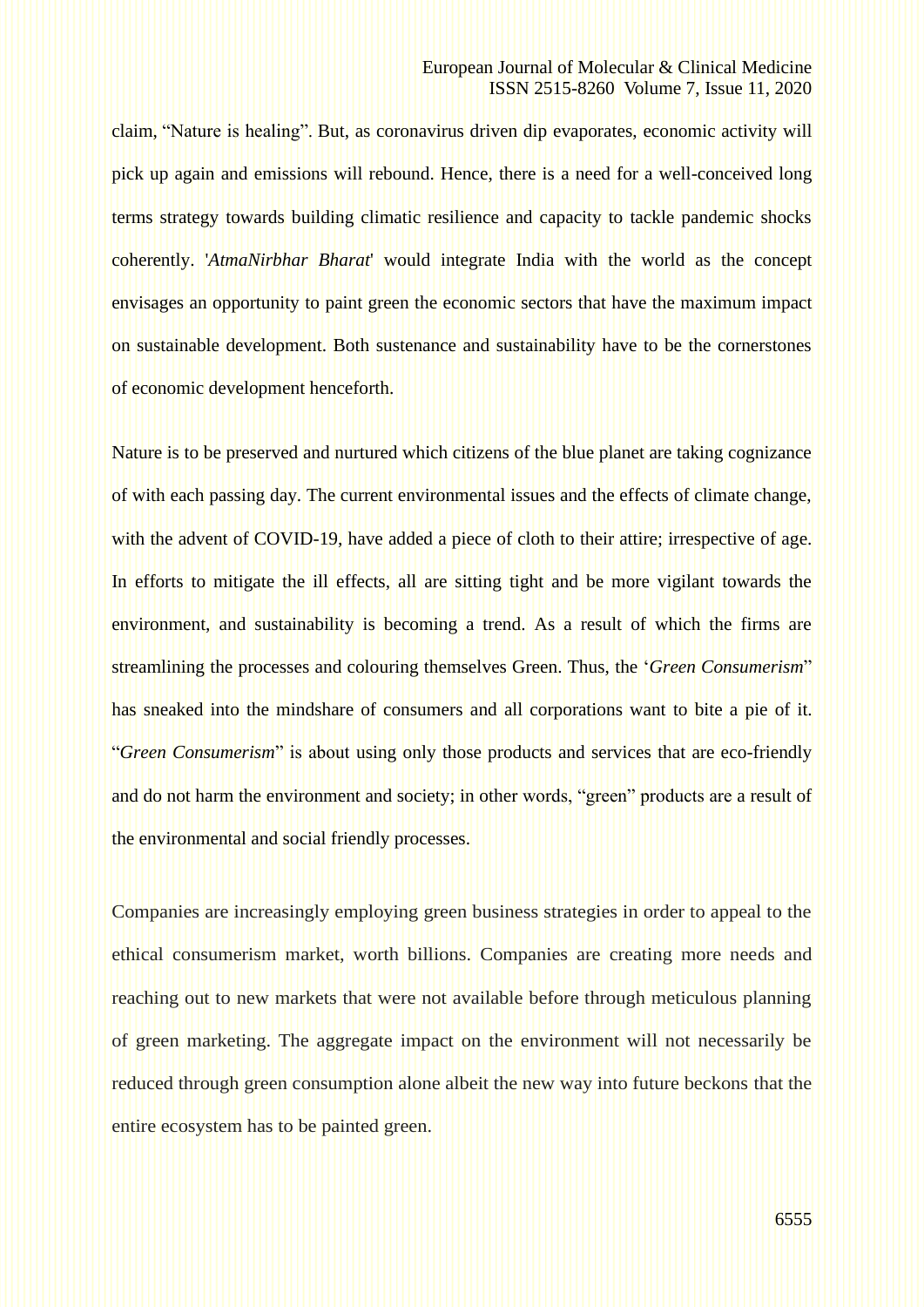This paper discusses the green avenues to be traversed towards achieving self-reliance by India. The paper highlights the issues and challenges faced by India while treading the green pathway to be AtmaNirbhar. It tries to find out the possibility of *Green Consumerism*, for India, as a gateway to be a self-reliant economy.

### **Reviews of Literature**

- 1. **Mostafa, Mohamed M. (2007),** this paper **says, as** a result of the increasing number of green consumers, the companies have altogether created a separate segment for targeting such consumers. Recycled materials like paper, bio-degradable plastic goods, water treatment processes, and dolphin-safe tuna are few examples of products and processes sited on the basis of environmental appeal (Banerjee, Gulas & Iyer,1995). Kotler (2000), introduced the term "societal marketing concept" as the ultimate step in product marketing concepts so as to cover the social and ecological responsibilities of companies involved. This paper has been designed to study the Egyptian consumer's buying pattern. This paper mainly focuses on Values / Knowledge / Attitude / Behavior and concern when it comes to buying eco-friendly products. This paper also talks about the NEO Model which stands for "Natural Environment Orientation, which has a deep root in Islamic culture. The first Caliph Abu Bakr gave the following order to his army commander: "Do not destroy palm trees, do not burn houses or fields of wheat, never cut down fruit trees, and kill cattle only when you need to eat it" (Schwarte,2003).
- 2. **R. Reshmi; Johnson, B. (2014),** This paper aims to study the buying behavior of various income groups and discusses the actual factors which influence the pattern of buying behavior of different level of income groups. Here "Going Green" means different meanings such as – energy conservation, waste management, reduce pollution, etc. this paper device the concept of green products. Green products are those products that have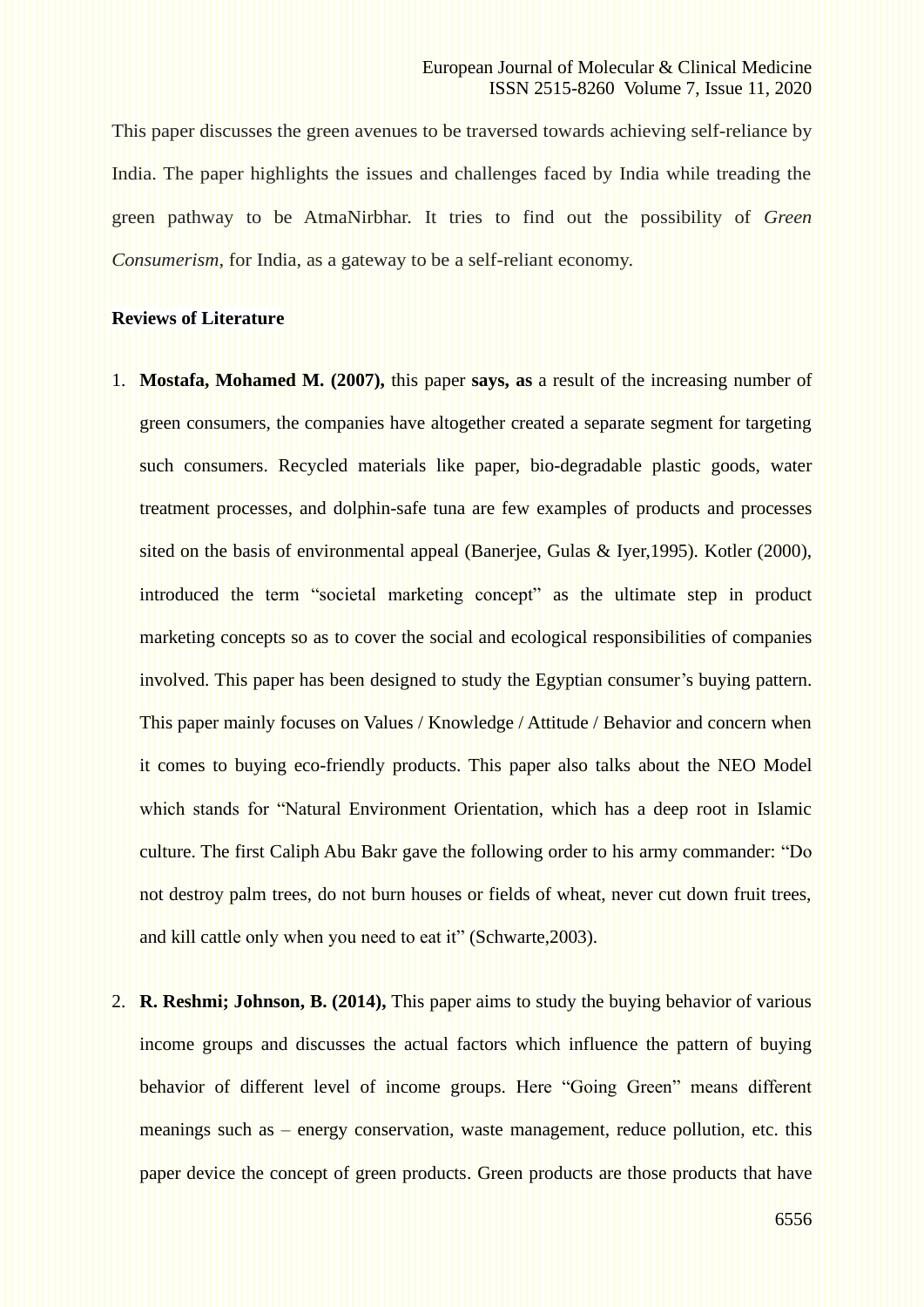less environment hazardous properties, its recyclable and does not do any harm to human health. It concludes that the people who have low-income levels say below 3 lacs have less awareness about green products and people who have income above 5 lacs have more awareness about green products.

- 3. **Li, Jia; Moul, Charles; Zhang, Wanqing. (2017),** This study had been conducted in china targeting the preference of passenger vehicles. The study mainly focused on marketers and policymakers. China was chosen for the study as 16 cities of China are among 20 of the world's most polluted cities. The study shows that there is a direct relationship between consumer purchase behaviour and the environment. This study concludes that the choice of a passenger vehicle has a direct impact on the environment and it affects the buying behavior while purchasing a fuel-efficient car. It is summarised that Chinese consumer behaviour is directed by the prevailing environmental concern.
- 4. **Viswanathan, Lakshmi; Varghese, George. (2018),** The rising awareness regarding ecological concern has increased recently which has given a push to the *Green Consumerism* concept. To make it more effective, Government, Consumer, and firms have to collaborate together. This paper highlights that consumers are not solely responsible for Ecological balance. The government can devise new rules, policies to make it right and socially acceptable. This paper talks about three R's Principle – Reduce, Reuse, and Recycle. It also talks about the Green Business Concept, which means that the business process which has a less adverse effect on ecology, are considered as Green Business. Consumer increasing demand for green products drives more socially responsible business practices. This concept has opened up a huge gateway for the new entrepreneur to carry out sustainable and eco-friendly business practices. The research method used to reach out to the target segment who are keen to buy eco-friendly products by simply observing or brainstorming them. By targeting this segment market base can be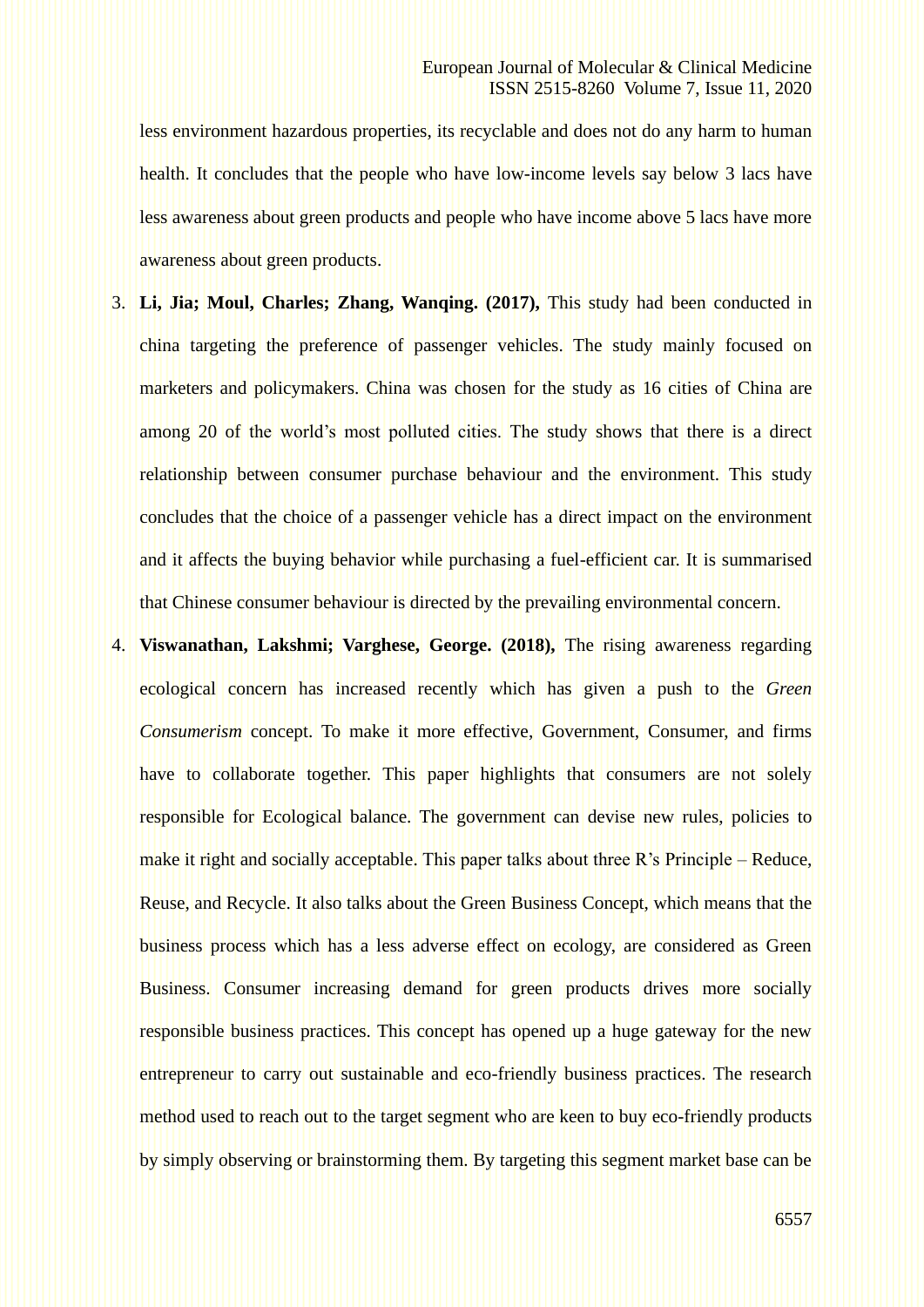broadened which opens the scope for companies to expand their product base. Good marketing practices can be carried out even to target those groups who are unconcerned and awareness could be spread through different advertising mediums. Green Marketing is the answer to all the concerns.

5. **Danes, Lisa. (2012),** Nowadays companies are trying to target Green consumers by making available green products. Marketers need to be cautious while using the word "Green", it's not just merely a word when it comes to product, they should avoid "Greenwashing", and the product in all terms should fulfill the criteria of green product, as green products are reusable, decomposable, recyclable and environment friendly. Give the customers an actual picture of the product so that they could easily decide good Vs bad. Before getting into the market try to know and gather information about your green consumers with the help of a questionnaire/ survey etc. It will help to reach target customers. The database which has been used here is U.S customer based and it says that more than 80% of US customers are aware of the green products and its benefits. This paper has discussed different categories of customers, - Lifestyle of health and sustainability (LOHAS), Neutralities, Drifters, Conventional, and Unconcerned. Here **LOHAS** means those customers who are basically sensitive towards Environmentfriendly products. They are the customers who highly purchase green products and motivate others. **Neutralities** are the ones who are motivated by health benefits and healthy lifestyles. **Drifters** are basically participating in the green movement but less concerned. **Conventional** are those who are actually sustainable, they use the recyclable bags when it comes to shopping, try to reduce waste, etc. and **Unconcerned** are the ones who are not actively involved in this process yet.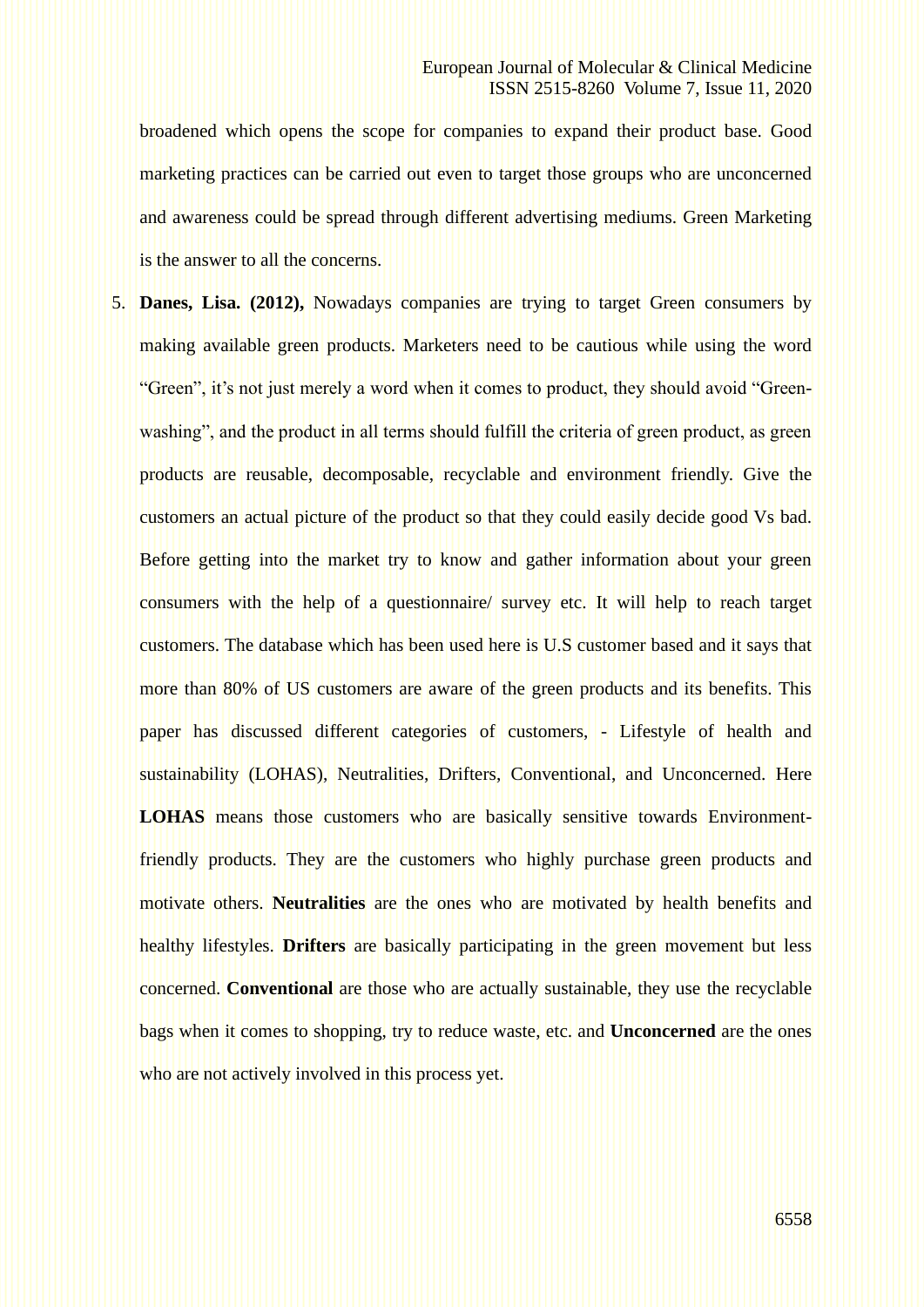This paper concludes that the marketers should be very much careful while marketing their products and be very much clear in terms of choosing the customer base, like which type of customers they are actually targeting.

### **Issues and Challenges**

A new thought for the future begins with a lot of issues and challenges. It is because of this reason when an idea counters practicality, it provides an insight into the possible proportion of success as envisaged. The world concurs with the notion of sustainable development through greener alleys. European countries, Germany and France especially, have taken the environmental concern above all contemporary issues. The environmental challenges that wrinkle the forehead, include rising sea levels, rising global temperature, accentuated deforestation, and the declining availability of natural resources, which are the result of human consumption. The world now tries to transact with these ecological factors in hindsight.

The aggregated impact on the environment is the product of 3 main pathways: affluence (consumption), population, and technology. Precautionary measures of Lockdown exercised during the COVID-19 pandemic have cleansed the environment. But once the normal pace is restored, the real picture would resurface; unless otherwise green culture is infused with a ripple effect thereon. *AtmaNirbhar Bharat* needs to notably address a few major environmental crises simultaneously: Climate Crisis and Clean Energy, Environmental and Corporate Sustainability, Global Public Health, Marine Conservation, Social Economic Development, Wildlife Conservation.

*Adding a tinge of green would surely increase the monthly budget of consumers.* Going green is easier said than done, from scratch, with such a huge population at disposal. The other practical issues encompassing the AtmaNirbhar campaign could be: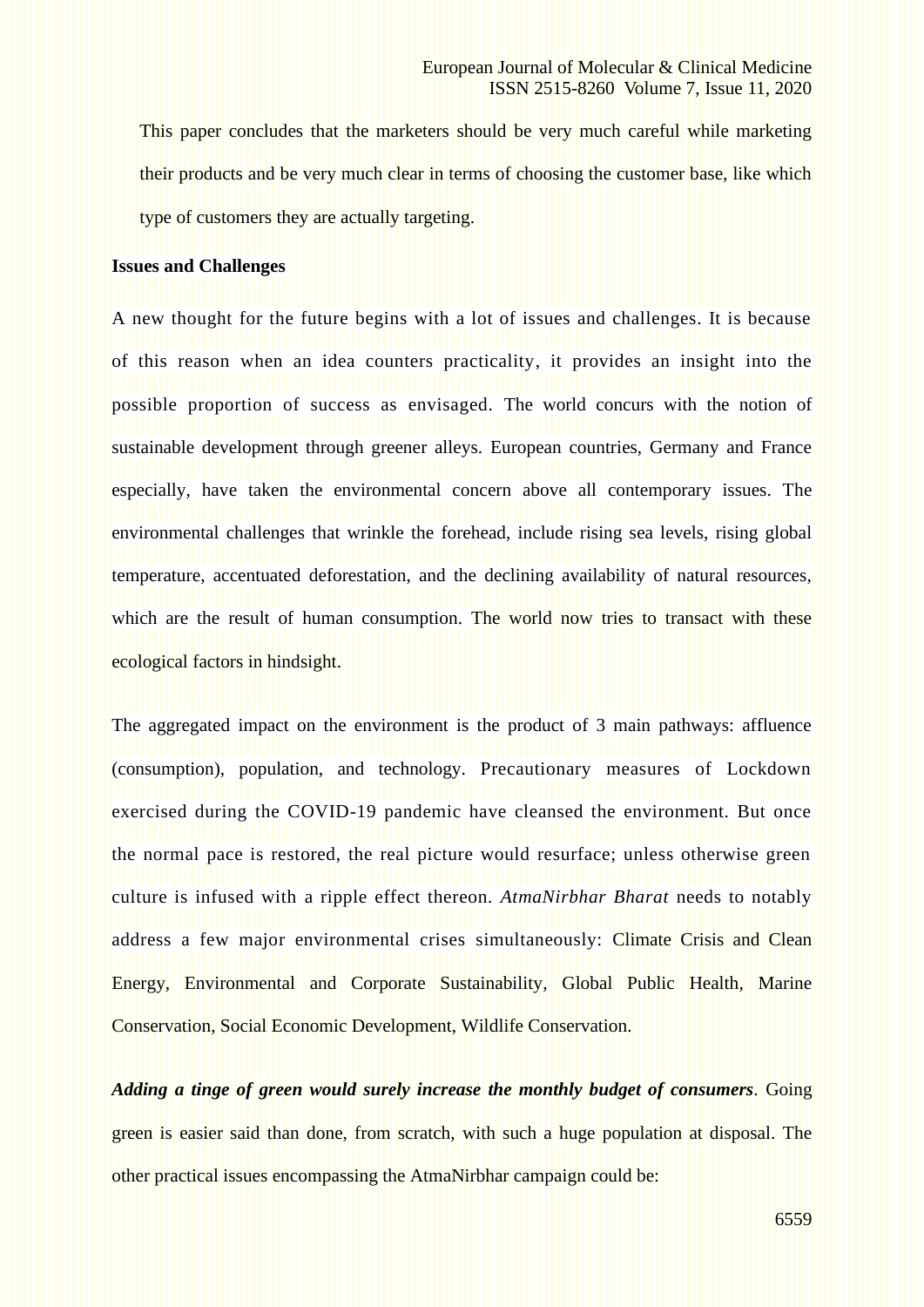- **Liquidity:** The kitty of INR 20.0 lakh crores embraces both fiscal and monetary infusions. The monetary part would be routed through banks in form of credit guarantees and liquidity infusions and other financial institutions rather than the economy per se. The majority of the package is liquidity measures, transmitted by RBI to Banks and Banks to Citizens. The concern is regarding the smooth transfer owing to the inefficient transmission of monetary policy.
- **Demand:** The demand has taken a severe hit due to COVID-19 related lockdown measures and so a fiscal stimulus to the economy deemed pertinent by the government. However, the infusion of credit revives the economy, with the butterfly effect, only if the demand comes from the consumers. The income across the country, in general, has drastically decreased owing to the restricted movement of the business activities. So, with less money to spend, the demand has taken a hit.
- **Backward and Forward Linkages:** The business activities are inter-related. The movement of product or service in a B2C (Business to customer) realm, it traverses a long chain of B2B (Business to Business) realm. So, the backward demand and supply as well as the forward one are always linked for smoother flow in an economy. The lack of demand has weakened this chain.
- **Burgeoning Fiscal Deficit:** Government has announced a challenging sum of stimulus package which is approximately 10% of India's GDP. However, financing it would be difficult as the government is worried about containing the fiscal deficit too.
- **Difficulty in Mobilising Finances:** The government seeks a disinvestment path to mobilize the finances for the planned pouch. However, the majority of Indian industries are already a bit debt-laden to take up the stake in PSUs. Further, it is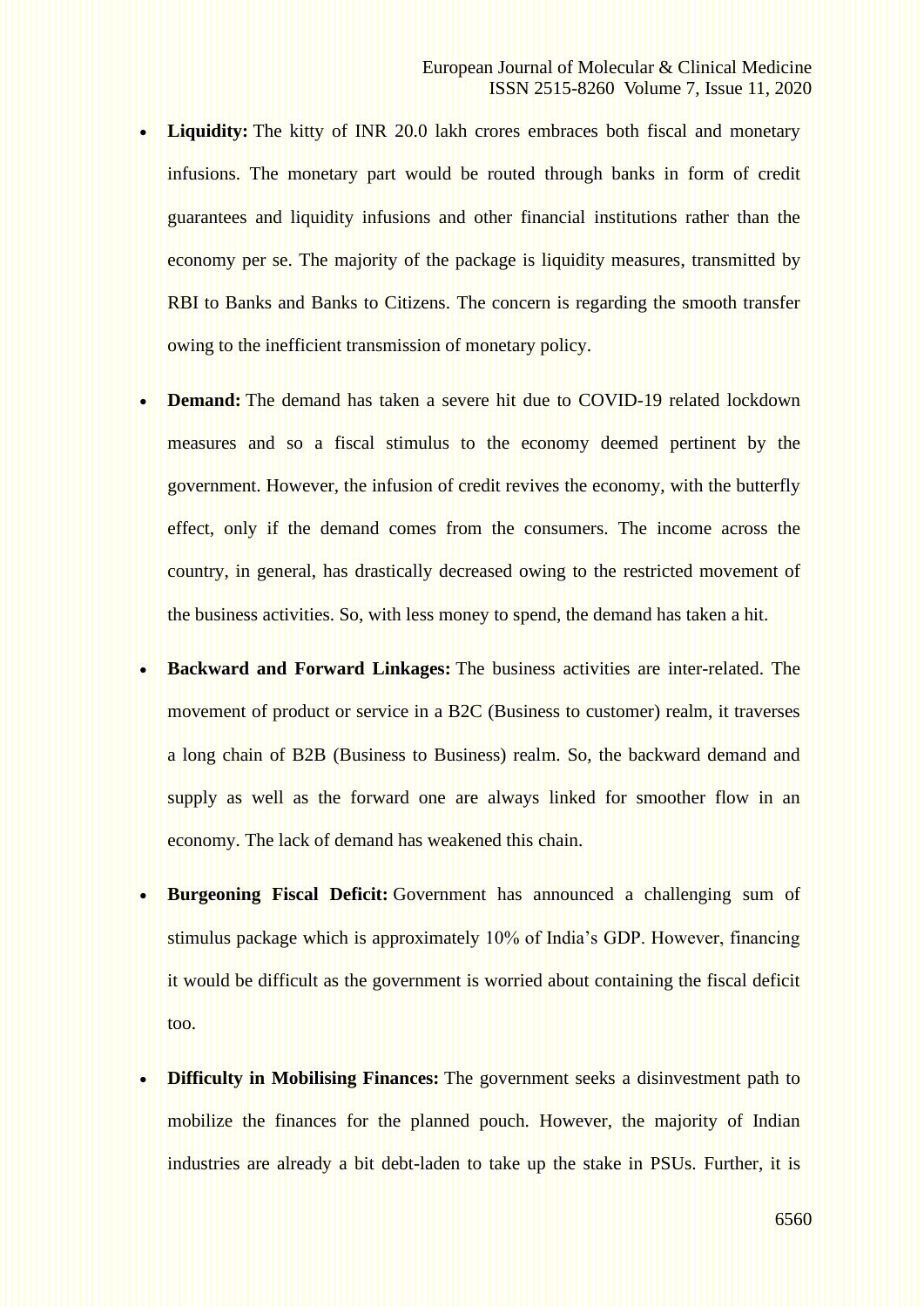difficult to borrow from the foreign markets, as the rupee with respect to the dollar is at an all-time low.

A series of reports by the UN's Intergovernmental Panel on Climate Change (IPCC) and others have warned of the need to keep global warming under 1.5°C since any further increment will be catastrophic. The forest fire, depleted water bodies, melting of glaciers, ferocious cyclones, speedily shifting of earth's tectonic plates and similar extreme weather events could wipe out the entire species.

A Harvard study found that the immunity of the body is affected by long-term exposure to pollutants in air, sound, and water. The *AtmaNirbhar Bharat* plan has to include the problem caused by these hazardous pollutants through some green initiatives.

# **Research Methodology:**

This research paper is exploratory in nature and based on the various reviews on Green Marketing, Green Consumerism, Green Buying Behaviour, and Green Effect. The conclusion has been derived based on various journals, magazines, and websites. The databases like EBSCO, Google Scholar, Research gate, J- Gate were the major source of information.

In this paper, the Green concept has been studied extensively and deeply, which helps various organizations to understand the concept of Going Green, and why the Green has been given so much importance amidst the growing economy and emerging advanced business trends. This study shows how well a green economy can help in the restoration of nature and how vital the investment decision has become now when it comes to Green technology. Further, it has been theorized that for a self-sustained and self-reliant India, AtmaNirbhar Bharat, going green is the only way forward.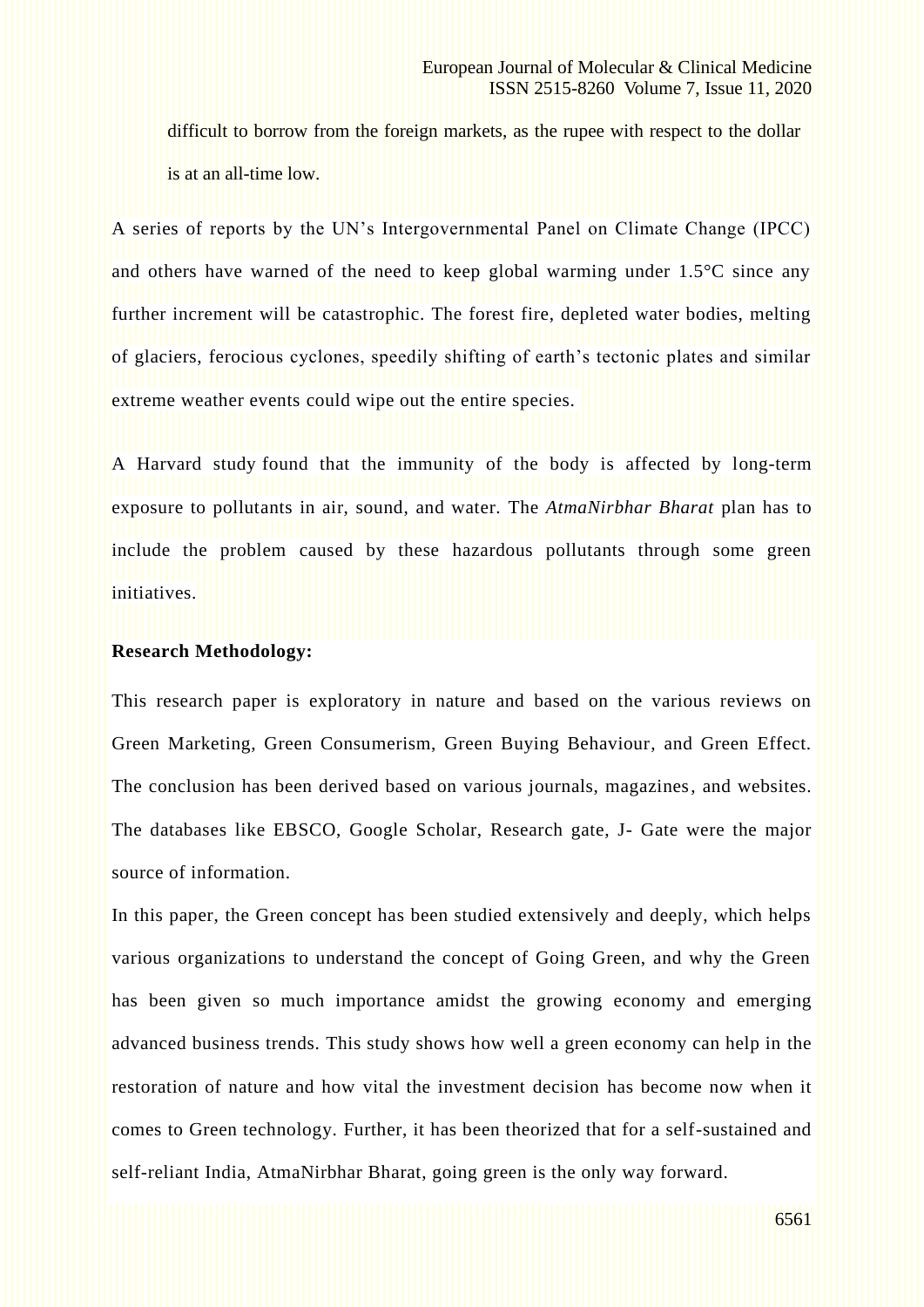# **Discussion:**

Any financial stimulus package will fail to reflect the trickle-down effect unless it is backed by reforms in other sectors as well as demand or consumerism to back it. The 5 pillars conceived for being self-reliant are Economy, Infrastructure, Technological Systems, Demography, and Consumers' Demand. To strengthen these five said pillars of Self-Reliant India, an infusion of INR 20 Lakhs Crore has been earmarked.

The vision of 5-pillared growth to self-reliance, in the longest possible run, is incomplete without being sustainable in approach. The sustained growth is possible only with balanced ecology. The consumer, human resource, and earth which constitutes 'Land and Labour' are innate green in nature. The 'Laws and Liquidity' part of the focused approach needs to be painted green.

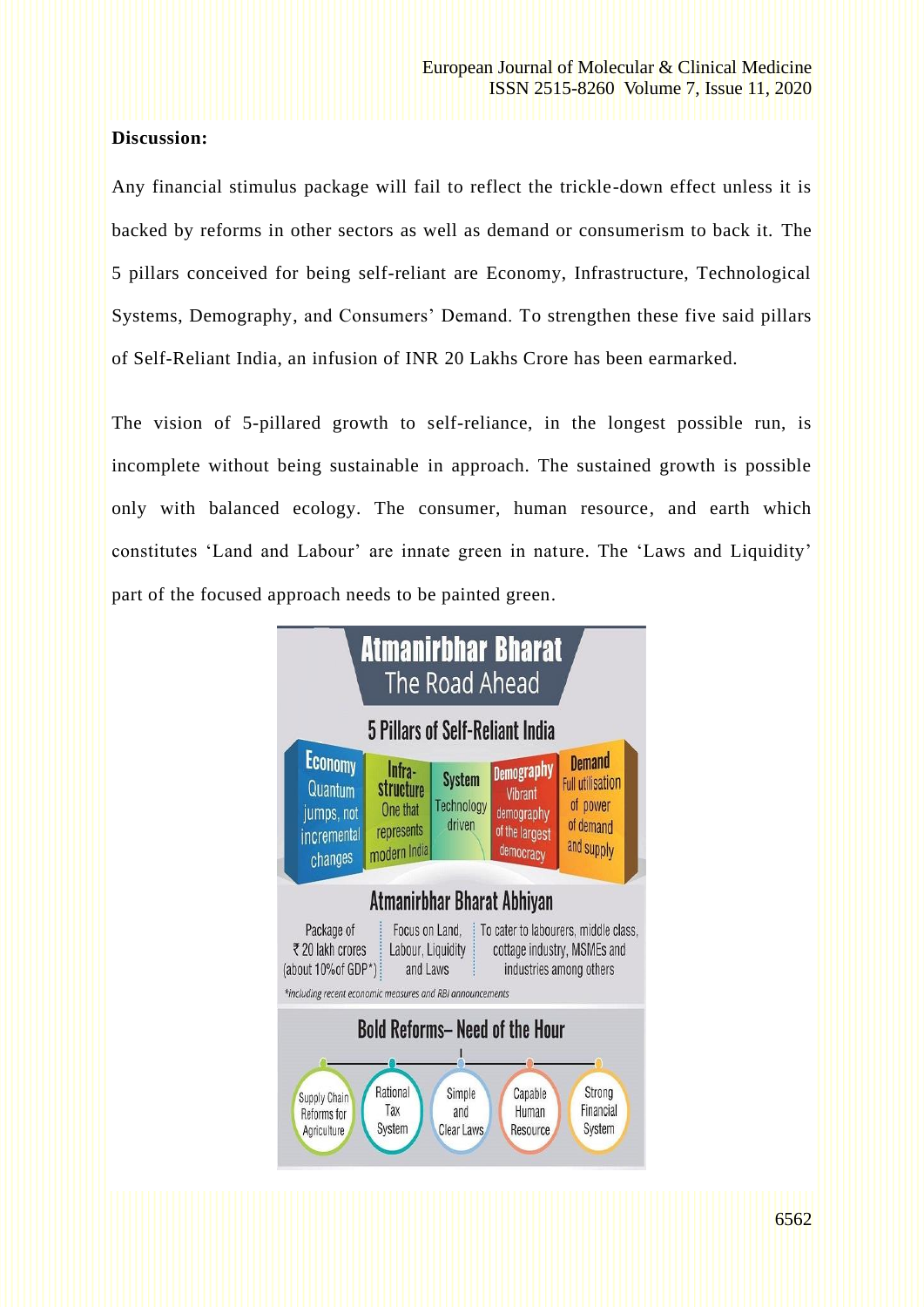

The creation of job vistas would encourage consumerism and the demand would pick up.

# **Impact to economic sectors with Stimulus Package in** *AtmaNirbhar Bharat* **Abhiyaan:**

The butterfly effect in economic activities would spur ergonomically-promoted green growth.

# **Primary Sector:** *One Nation One Market would help India become the food factory*

*of the world.* The measures (reforms to amend Essential Commodities Act, Agricultural Produce Market Committee, Contract framing, etc) announced for the agricultural and allied sectors are particularly transformative. These reforms are steps towards achieving the goal of a self-sustainable rural economy. The MGNREGA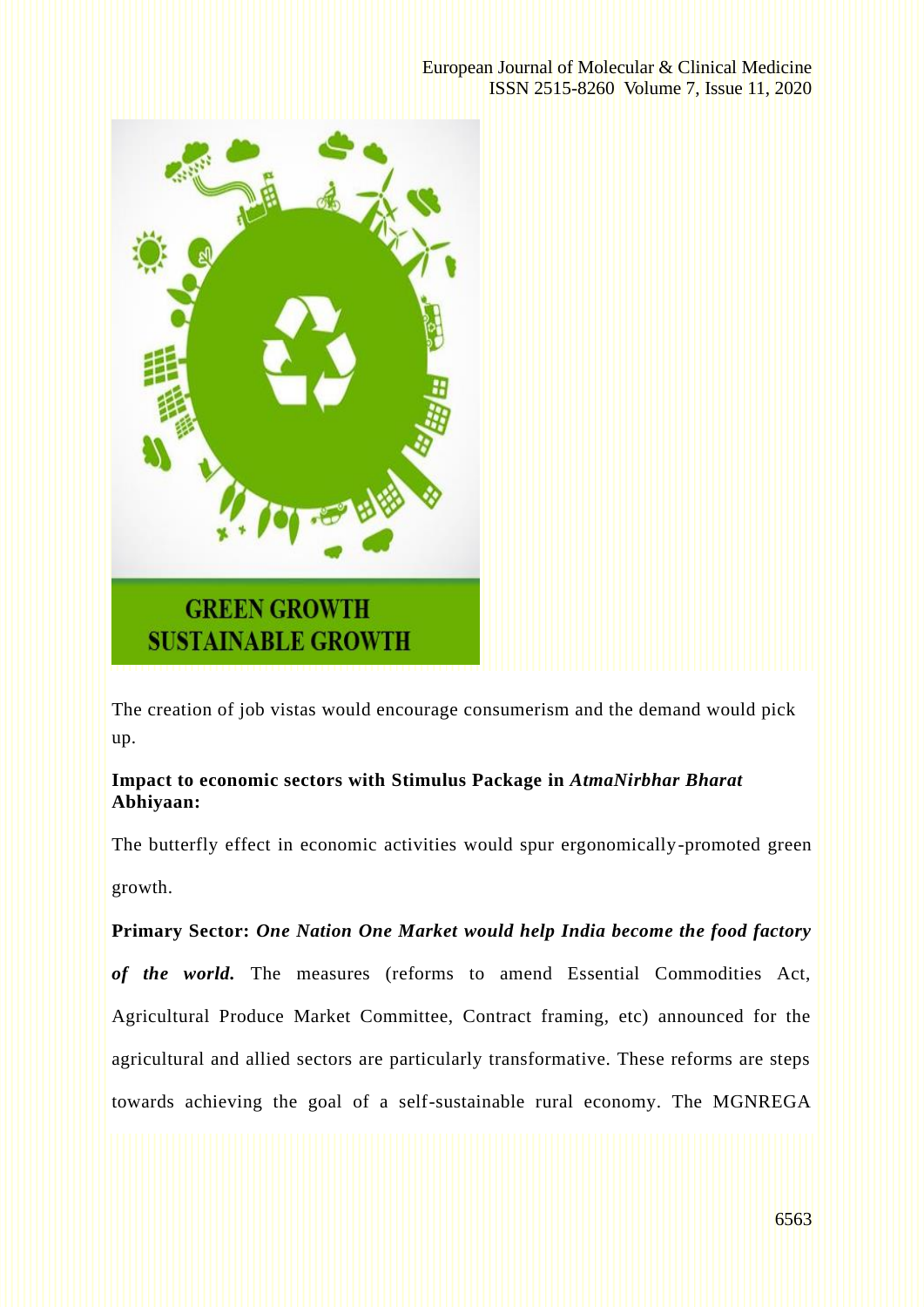infusion of INR 40,000 crore may help in alleviating the distress of migrants when they return to their villages.

**Secondary Sector**: *AtmaNirbhar Bharat* Abhiyaan has given the importance of MSMEs for the revival of the Indian economy. The campaign has earmarked INR 3.0 lakh crore collateral-free loan facility for MSMEs under the package. It will help this finance-starved sector to provide an impetus to the stalled economy. The MSME sector is the second-largest employment generating sector in India. Thereby, with this master-stroke, a two-way objective will be fulfilled: the creation of labour-intensive jobs and facilitating industries with much-needed capital.

Boosting the self-reliance of domestic defense industries, the import of 101 items has been stopped and the limit of foreign direct investment (FDI) has been increased from 49% to 74%. It will provide a much-needed boost to the production and jobs-scenario while reducing the huge import bill.

**Tertiary Sector**: The government has adopted a balanced approach to addressing concerns across various sectors. Telecom, transportation, Information technology (IT) and IT-enabled services, education, healthcare are major contributors to the tertiary sector. These industries ride through the green platform- digital wave. The special attention to the development of the renewable energy sector, through various incentive schemes, in *AtmaNirbhar Bharat* Abhiyaan will further promote *Green Consumerism.*

The newly launched e-Vidya program for multi-mode access to remotely connected students to online education through the Greener-Digital platform provides uniform learning for the whole nation. This program would enable schools and universities to stream courses online. Public expenditure on healthcare services will be increased by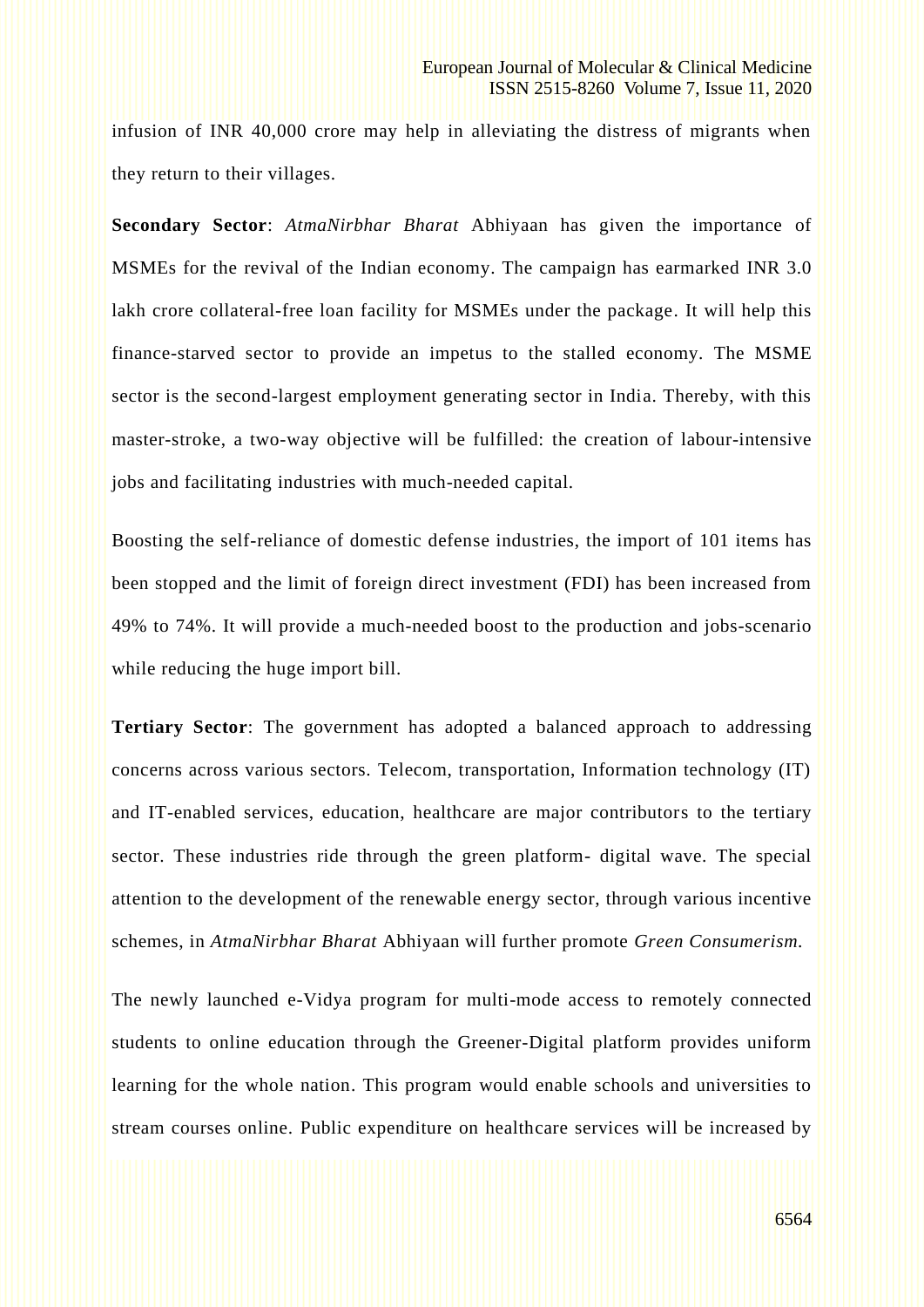investing in grass-root health institutions and ramping up health and wellness centres across the nation.

The promotion of *battery-operated vehicles* with an incentive scheme will fructify the conservation of nature from air and sound pollution. The robust *waste management* through the PPP model (Public-Private Partnership) will cleanse the polluted water. The utilization of *solar system* for energy consumption would preserve the scarce natural resources as well as decreasing global warming. The *Carbon-Credit* scheme would perforce the corporates and firms to pay for the damage done to the environment through the emission of harmful pollutants.

## **Way Forward**

*Green Consumerism* is the way out and way forward. Lean with Green manufacturing processes, an evolving industrial trend with an achievable and long-term vision for sustainability, rescues the ecological challenges at a systemic level. A common platform and a common agenda are to be developed by the world leaders to combat the eminent climatical crisis. India is a member of such a platform: "The Green Economy Coalition", [\(https://www.greeneconomycoalition.org/\)](https://www.greeneconomycoalition.org/), helps in learning *'How a green economy can restore prosperity and nature*'.

The environmental pollution dents the green ecology of the world, the primary and secondary sector being are fore-front culprits. The solution lies in 'Green' activities. Green activities are mainly about transforming the existing business and manufacturing activities, as well as the outlook of all the participants, to allay its influence on climate deterrent and other environment-related apprehensions. There are tangible ways to drive sustainable practices both within manufacturing and service-oriented facilities, across the supply chain, and through the customer base.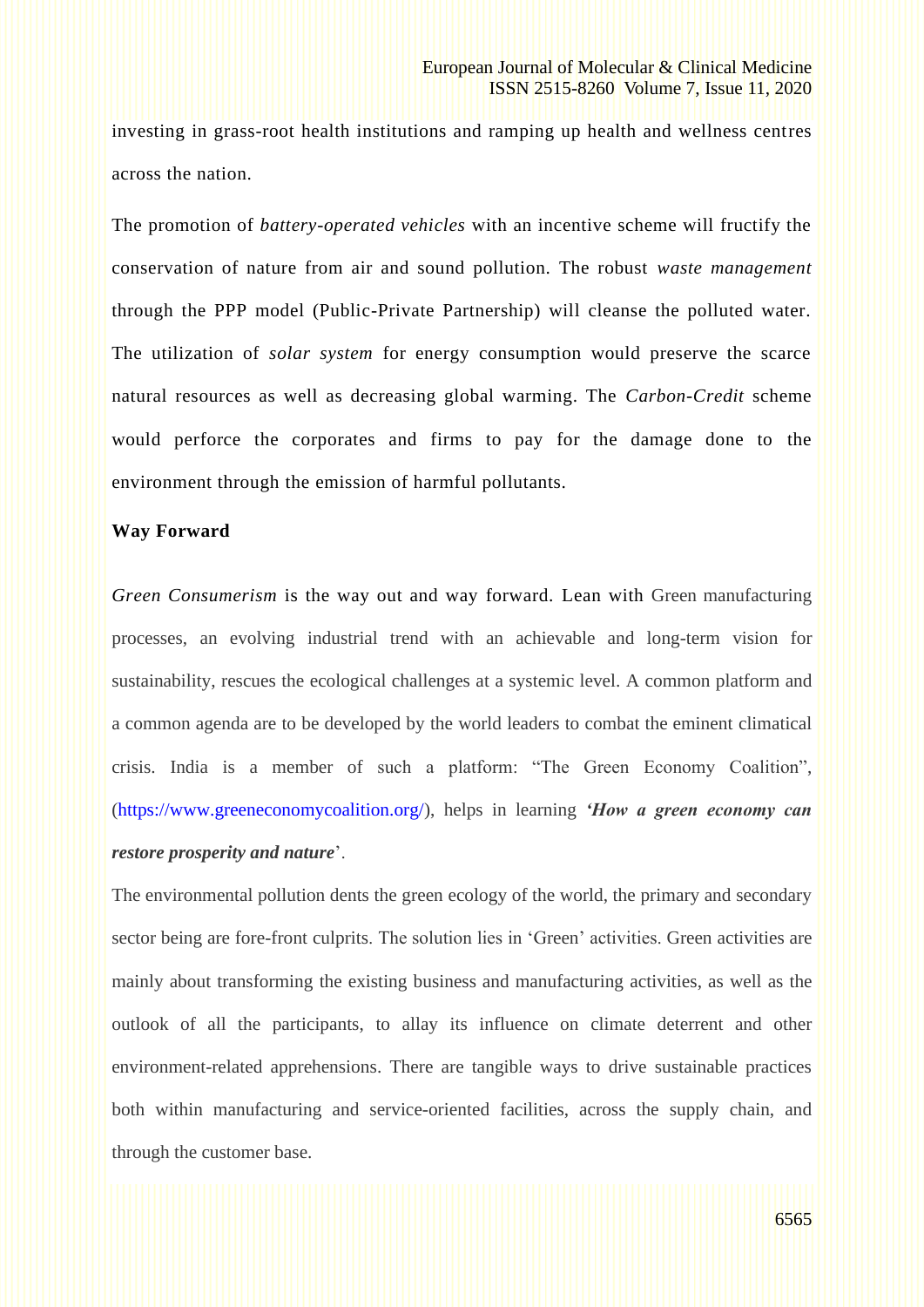#### European Journal of Molecular & Clinical Medicine ISSN 2515-8260 Volume 7, Issue 11, 2020

Emerging Green Technologies (EGTs) are capable of bringing technological changes to the whole world irrespective of boundaries. EGTs are either those which have attained the technologically advanced stage but have relatively low market penetration or technologies that are still in the nascent stage of maturity and already applicable in day-to-day life.

Green processes incorporate the Fourth wave of technical revolution, the Industrial Internet of Things (IIoT), so as to delve into new avenues for innovations to produce sustainable, environment-friendly ingredients; decarbonize energy; explore the digital concepts for an efficient outcome; and elongate the life-span of products within a "Zero waste to landfill" context. Even the airline's services display the amount of diminished Carbon emission if a passenger chooses their flight. POLYCAB wires promote their brand with the punchline " Bijli bhi bachein, paryavarn bhi ( Save electricity, Save Environment)".

The reduction in Carbon footprints could be achieved by minimizing the use of natural resources. This coupled with technological advancements, optimizing efficiency, resilience, and sustainability across the complete stage of processes, including the supply chain to build a strong groundwork for a global circular economy. The Green path traversed translates to energy savings. Here, environmental and business benefits go hand-in-hand. We see a bright future for decarbonizing energy. The latest Energy Transitions Commission (ETC) report "Mission Possible" declares that reaching net-zero CO2 emissions by the middle of the century is a very real target.

The rewards of incorporating eco-friendly green initiatives into production processes have led to cost reduction and higher efficiency. The ecological concern boosts the reputation of the firm and positions the company as a responsible corporate citizen. The consumer finds such firms caring in nature and gets connected at an emotional level. The stark reality is that availability of natural resources and raw materials are diminishing. The need for sustainable methodologies is the way forward. Companies now want to be a part of the circular economy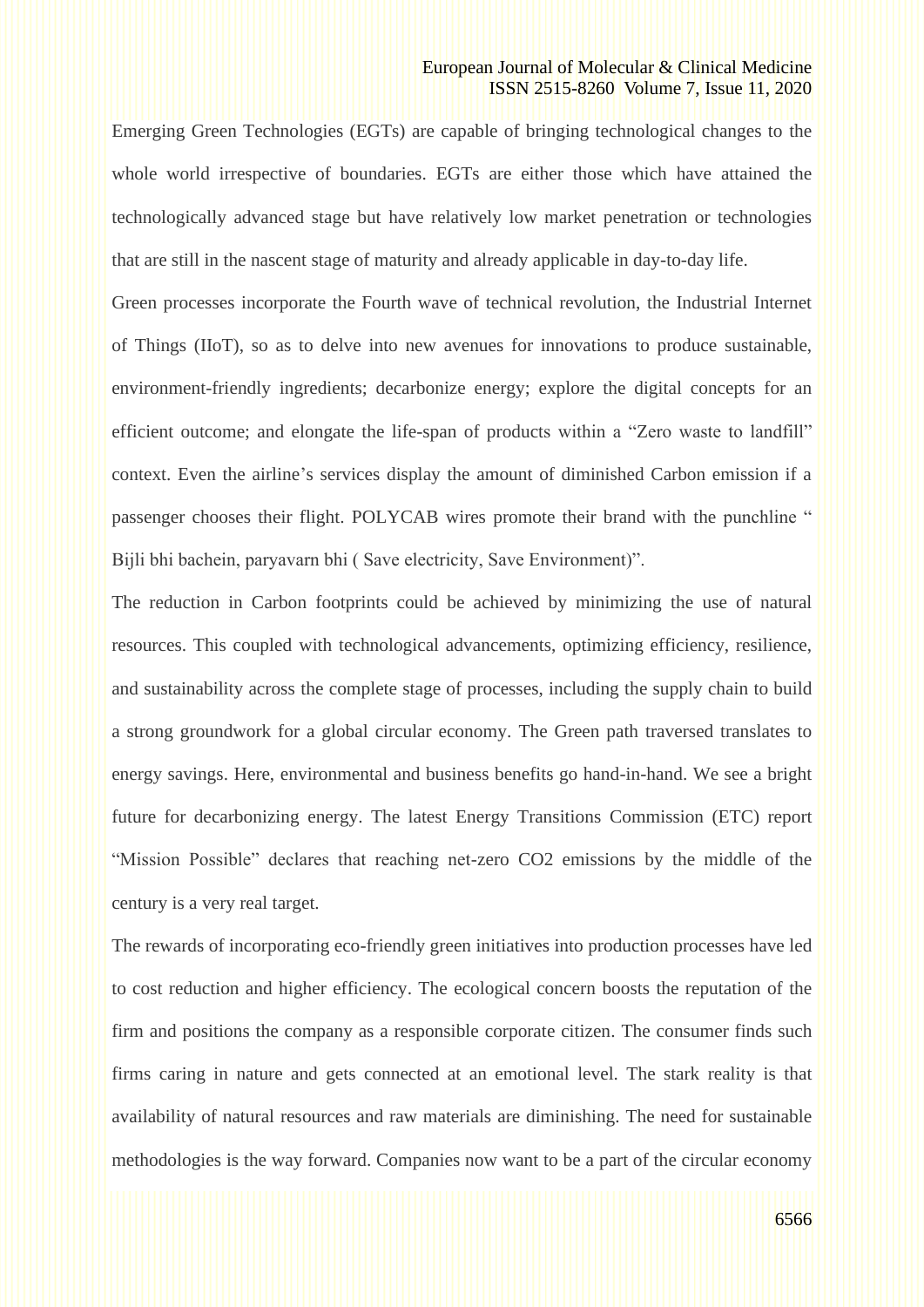concept - "Take, Make, and Dispose". The concept of the circular economy is in line with the green processes where companies keep resources as long as the maximum value is extracted out of it. It is primarily recovering and restoring materials, whenever possible, in a way minimizing waste and emphasizing on renewable resources.

*Green Consumerism* is a holistic concept of management that satisfies, identifies, fulfills, and anticipates the needs of the stakeholders in maintaining the natural well-being of the environment and one that does not endanger the health of humans.

*Green Consumerism* promotes prudent packaging solutions. It delves into the social mindset such as the preference to buy products like vegetables and fruits in loose instead of being prepackaged. At the same time, it boosts the reuse of materials in the packaging of bags and tins to safeguard environmental degradation.

*Green Consumerism* advocates the efficient use of energy by using LEDs so as to save money, minimize utility bills, reduce emissions of greenhouse gas, and to empower economies to meet the burgeoning energy demands. The introduction of BS-VI standard fuel, thanks to *Green Consumerism*, the emissions from the vehicles have been checked to considerably reduce the air pollution. *Green Consumerism* has led to an increased need for eco-friendly food production as people are gradually preferring organic and local food due to healthier proportions. Food produced through organic farming is cultivated using a minimal amount or no artificial chemical fertilizers, antibiotics, hormones, or pesticides rather natural manures.

The industry will be deriving the biggest benefits from investments into green practices. Commercial centres that implement a forward-thinking approach towards streamlining the processes are saving huge costs. Men, Machines, and equipment are becoming much more energy-efficient and can have a lasting impact on a business's bottom line. A Smart lighting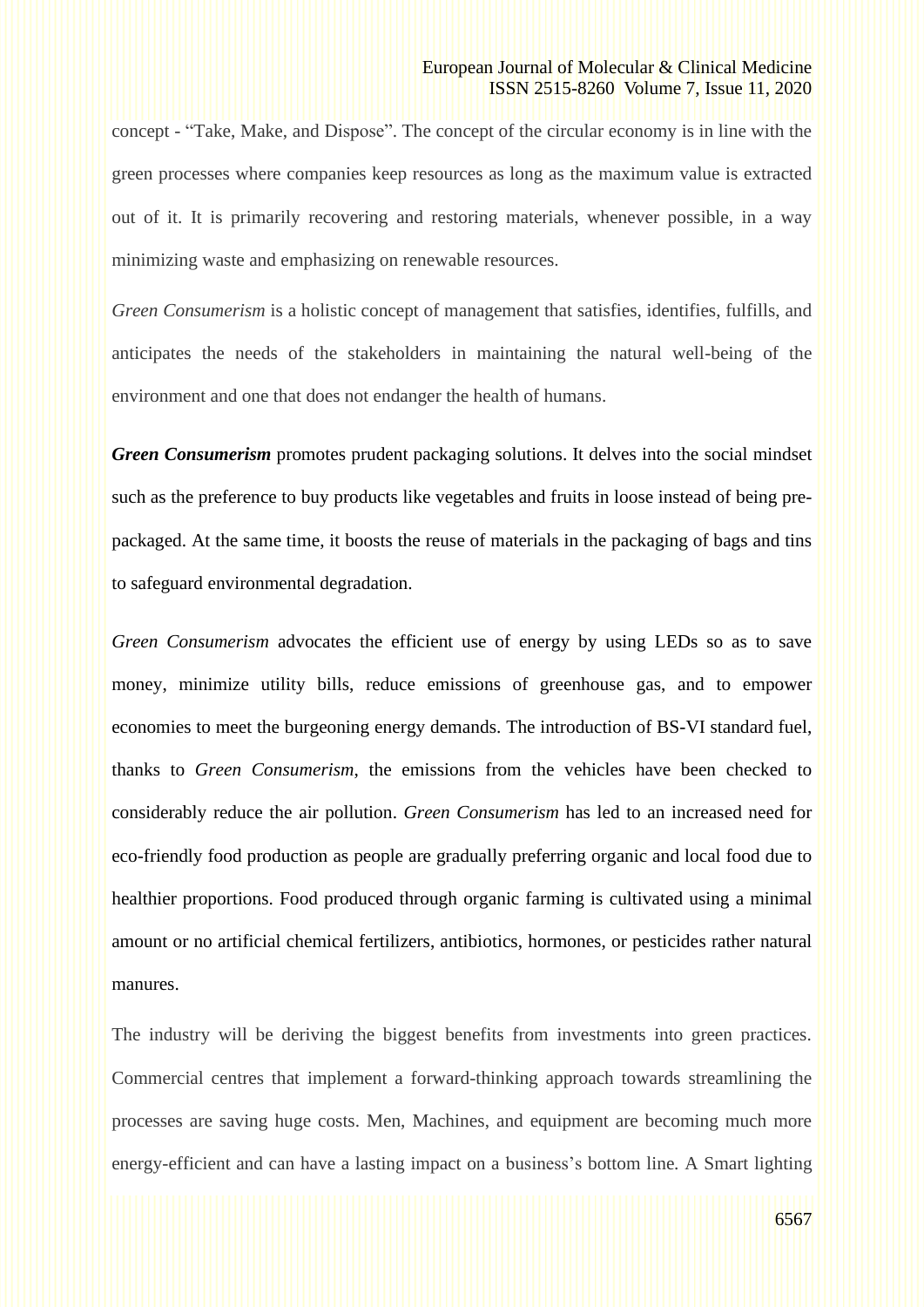solution, which can sense the amount of natural light in an enclosed area, illuminates only those areas that require light that too proportionately.

The Reverse Logistics strategy helps in reducing the raw materials required to produce new components or products. Reverse Logistics means traveling of goods/services, at the completion of the life-cycle, in reverse order i.e. from end-user to the producer instead of thrown away as waste. The used product is then reprocessed to obtain the useful remaining of raw material. Reverse Logistics helps in piling-up of land-fills with waste that could have been reused. For example, Paper-based products or Steel are the most common recyclable materials in the world and are obtained by the producer through rag-pickers or ferry-people. Reverse Logistics has two-pronged benefits, the natural resources are protected as well as the profit margin of the producer increases with less outgo on the cost of raw material.

Green manufacturing and business practices lead to a reduction in carbon footprints. In the USA, such business activities are incentivized through tax benefits or suitable rewards. Manufacturers receive additional incentives or discounts for setting-up renewable energy infrastructures like wind turbines or rooftop solar panels. With the business houses public at large is also showing interest in Going Green. A production entity's commitment to ensure the reduction of waste and energy consumption can be showcased through marketing channels so as to attract prospective like-minded consumers.

A completely sustainable large-scale business operation may still be a few years away but this does not mean producers of goods and services can't continue to invest in new green technology. Men and machines together can help reduce energy consumption and a continued effort could lead to greener surroundings every day.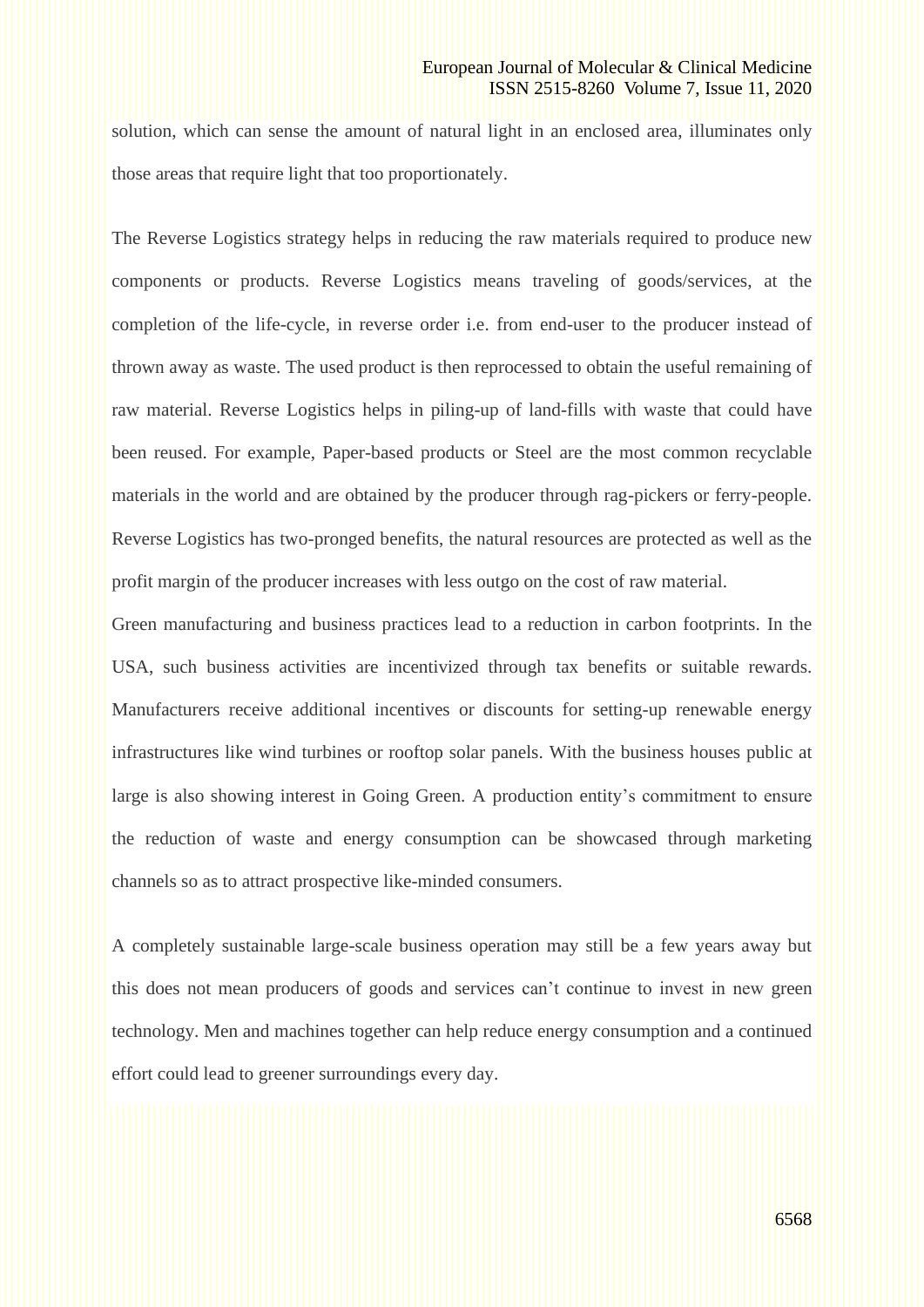### European Journal of Molecular & Clinical Medicine ISSN 2515-8260 Volume 7, Issue 11, 2020

The Green Consumerism, through all the stakeholders, could be an equitable way to make India AtmaNirhar or self-reliant or Self-sustainable or Self-sufficient as it has always been the way of life originally led by the esteemed citizens.

# **References**

- 1. Aggrawal A., Chaudhary R. & R. Gopal, (2010) 'Addressing Green Myopia by bundling Technology with Awareness in Emerging Economies: Some learning from failure stories in India' in Nicholas, S., & Ranjan, J. (Eds.). Managing Business Organizations, Knowledge and the External Environment. New Delhi, India: Macmillan Publishers India Pvt. Ltd, pp. 341-6.
	- 2. Arcury, T.A., & Christianson, E.H. (1990). Environmental worldview in response to environmental problems: Kentucky 1984 and 1988 compared. Environment and Behavior, 22(3), 387–407.
	- 3. Bhat, V. (1993). Green Marketing Begins with Green Design. Journal of Business & Industrial Marketing,  $8(4)$ ,  $26 - 31$ .
	- 4. Bhatnagar Vidushi & Grewal H., P. (2012).An environmental protection tool:green marketing and its effect on consumer buying behavior.International journal of emerging research in management and technology ISSN:2278-9359
	- 5. Chen, Y.S. (2010). The drivers of green brand equity: Green brand image, green satisfaction, and green trust. Journal of Business Ethics, 93(2), 307–319.
	- 6. Chen, Y.-S., & Chang, C.-H. (2012). Enhance green purchase intentions: The roles of green perceived value, green perceived risk, and green trust. Management Decision, 50, 502–520.
	- 7. Danes, Lisa.(2012), ["How to Properly Market Green](http://web.b.ebscohost.com/ehost/viewarticle/render?data=dGJyMPPp44rp2%2fdV0%2bnjisfk5Ie46bJNs6%2b0T7Kk63nn5Kx95uXxjL6vrUm0pbBIsKaeSbCwr1G4qK84zsOkjPDX7Ivf2fKB7eTnfLujr0%2bxqLRQtaexTKTi34bls%2bOGpNrgVeDZ5j7y1%2bVVv8Skeeyztkq1rLNMt6%2bkfu3o63nys%2bSN6uLyffbq&vid=11&sid=f52aac8c-d4b9-4846-a9cb-df0a71454d7f@pdc-v-sessmgr02) Products and Services", *Yard & Garden. Dealer Success Guide*, p8-9. 2p
	- 8. Esther P.Y. Yam‐Tang, Ricky Y.K. Chan, (1998), 'Purchasing behaviors and perceptions of environmentally harmful products', Marketing Intelligence & Planning, 16:6, pp. 356-362.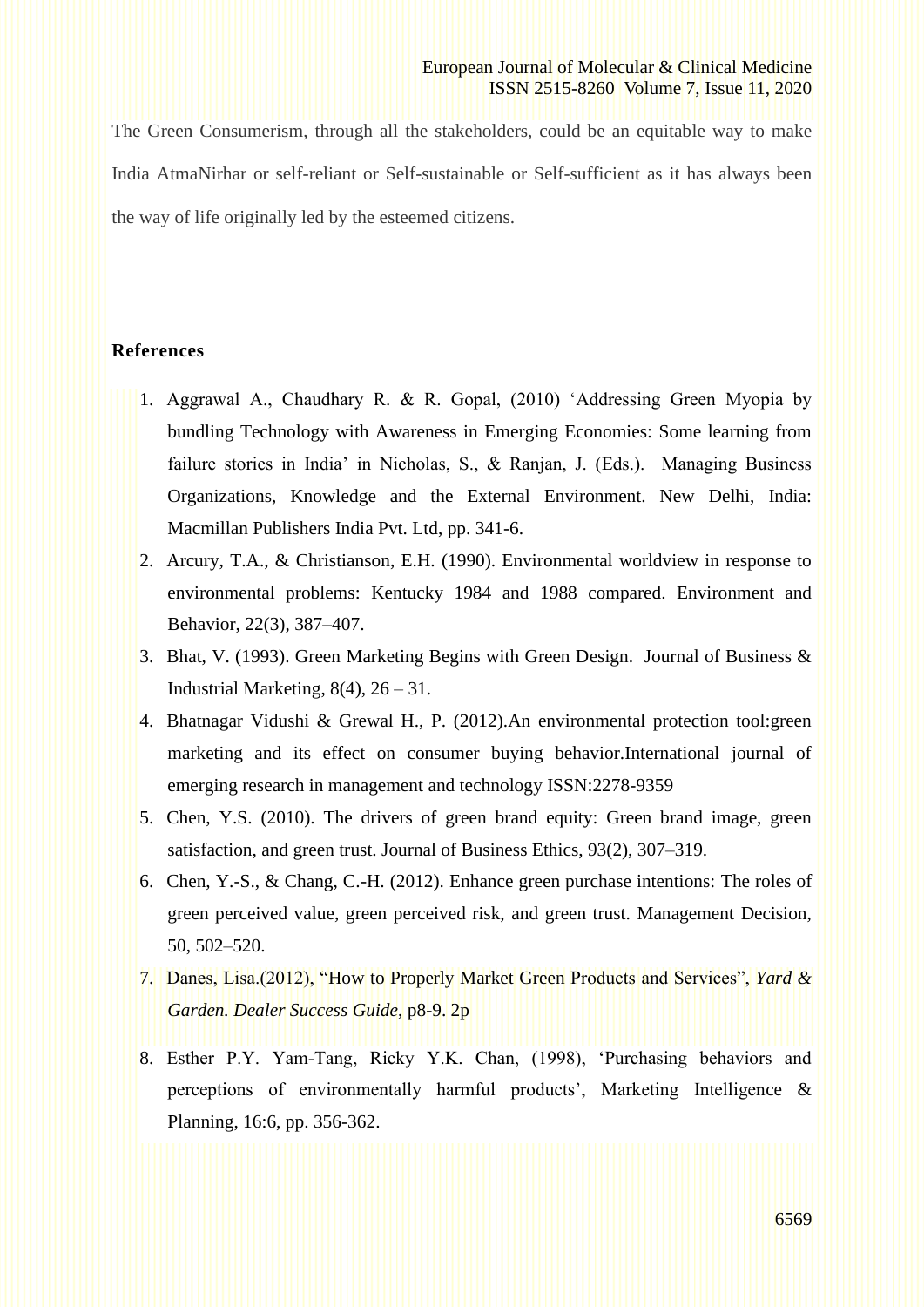- 9. Grande, I. (2000). A structural equation modelling approach for assessing the dimensions of optimum stimulation level. Journal of International Consumer Marketing, 12,7 –26
- 10. Grunert, S.C. (1993), "Everybody seems concerned about the environment but is this concern reflected in (Danish) consumers′ food choice?". European Advances in Consumer Research, Vol. I, pp. 428‐33.
- 11. Harrison, K.L. 2008. "Organic Plus: Regulating beyond the Current Organic Standards". Pace Environmental Law Review 25(1): 211–234, at 219–220.
- 12. Hoek, J., Roling, N., & Holdsworth, D. (2013). Ethical claims and labelling: An analysis of consumers' beliefs and choice behaviours. Journal of Marketing Management, 29(7–8), 772–792.
- 13. Janssen, M. A., & Jager, W. (2002). Stimulating diffusion of green products, Journal of Evolutionary Economics, 12(3), 283-306.
- 14. Kaman Lee (2008) 'Opportunities for Green Marketing: Young Consumers', Marketing Intelligence & Planning, 26:6, 573-586.
- 15. Khare, A. (2015). Antecedents to green buying behaviour: A study on consumers in an emerging economy. Marketing Intelligence & Planning, 33, 309–329.
- 16. Kirmani, D. (2012). Challenges and issues in green marketing in India. Emerging paradigms in marketing, 1, 155-161.
- 17. Kotler, P. (2011). Reinventing marketing to manage the environmental imperative. Journal of Marketing, 75(4), 132–135.
- 18. Lee, K. (2008). Opportunities for green marketing: Young consumers. Marketing Intelligence & Planning, 26, 573–586.
- 19. Li, Jia; Moul, Charles; Zhang, Wanqing. (2017), ["Hoping grey goes green: air](http://web.b.ebscohost.com/ehost/viewarticle/render?data=dGJyMPPp44rp2%2fdV0%2bnjisfk5Ie46bJNs6%2b0T7Kk63nn5Kx95uXxjL6vrUm0pbBIsKaeSbCwr1G4qK84zsOkjPDX7Ivf2fKB7eTnfLujr0%2bxqLRQtaexTKTi34bls%2bOGpNrgVeDZ5j7y1%2bVVv8Skeeyzr0qwrrNQtquvPuTl8IXf6rt%2b8%2bLqjOPu8gAA&vid=11&sid=f52aac8c-d4b9-4846-a9cb-df0a71454d7f@pdc-v-sessmgr02)  pollution's impact on consumer [automobile choices",](http://web.b.ebscohost.com/ehost/viewarticle/render?data=dGJyMPPp44rp2%2fdV0%2bnjisfk5Ie46bJNs6%2b0T7Kk63nn5Kx95uXxjL6vrUm0pbBIsKaeSbCwr1G4qK84zsOkjPDX7Ivf2fKB7eTnfLujr0%2bxqLRQtaexTKTi34bls%2bOGpNrgVeDZ5j7y1%2bVVv8Skeeyzr0qwrrNQtquvPuTl8IXf6rt%2b8%2bLqjOPu8gAA&vid=11&sid=f52aac8c-d4b9-4846-a9cb-df0a71454d7f@pdc-v-sessmgr02) *Marketing Letters*, Vol. 28 Issue 2, p267-279. 13p
- 20. Lin, S.-H. (2010). A case study in Hawaii: Who will pay more for organic cotton?. International Journal of Consumer Studies, 34, 481–489.
- 21. Lipton, M. (2007) Plant breeding and poverty: can transgenic seeds replicate the 'Green Revolution' as a source of gains for the poor? Journal of Development Studies, 43(1), pp. 31–62.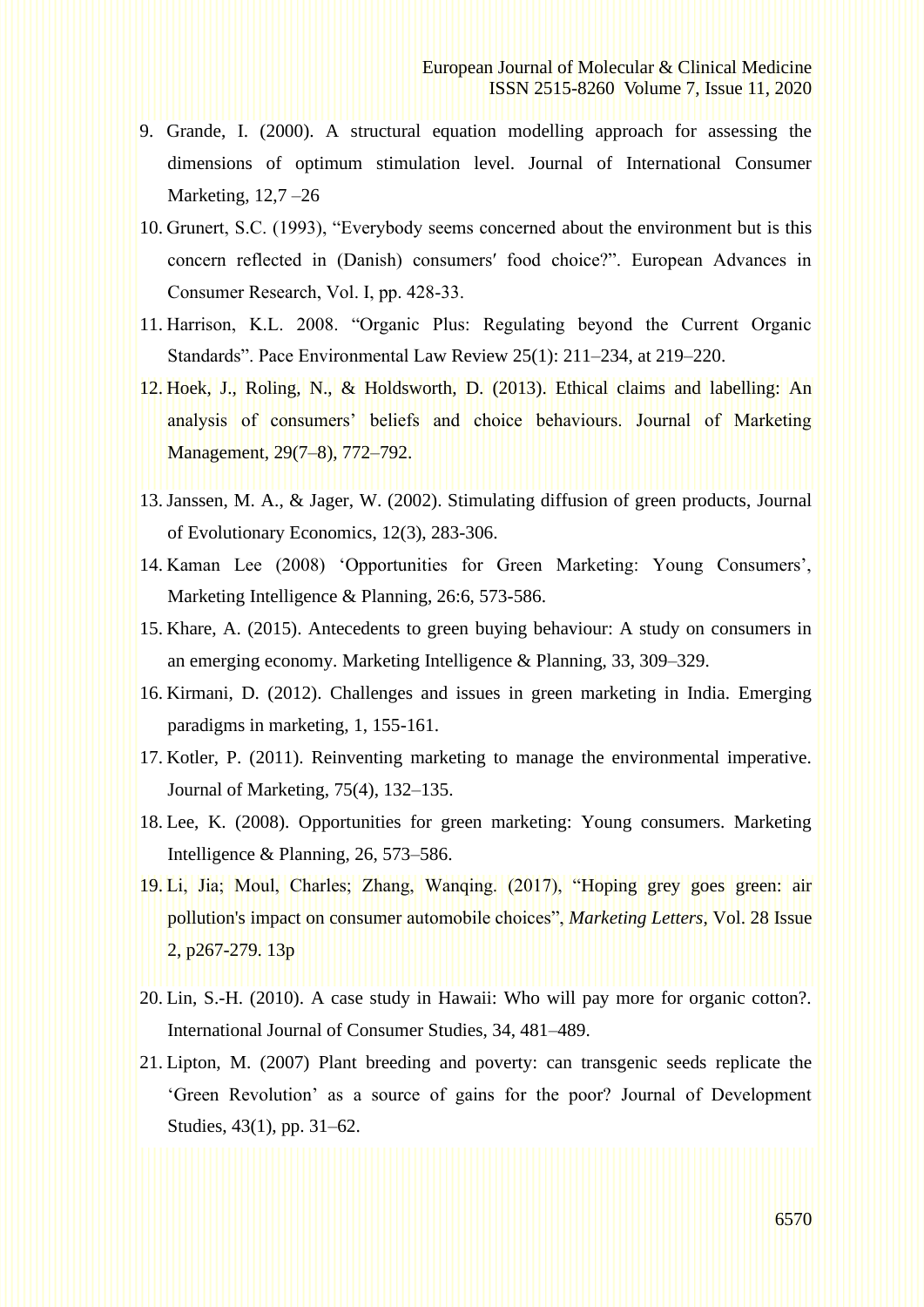- 22. Mazar, N., & Zhong, C. B. (2010). Do green products make us better people? Psychological Science, 21(4), 494–498.
- 23. Mostafa, M. (2007). A hierarchical analysis of the green consciousness of the Egyptian consumer. Psychology and Marketing, 24, 445–456.
- 24. Neagu,(2011) Influencing the environmental behavior through the green marketing. The Case of Romania. 2011 International Conference on Financial Management and Economics IPEDR vol.11 (2011) © (2011) IACSIT Press, Singapore
- 25. Ong, K. 2008. "A New Standard: Finding a Way to Go Beyond Organic". New York University Environmental Law Journal 17(1): at 884–891.
- 26. Ottman J.A., Edwin R.S., & Cathy L.H., (2006) 'Green Marketing Myopia, Environment', Heldref Publications, 48: 5, pp. 22-36.
- 27. Peattie, K. (1995). Environmental marketing management: Meeting the green challenge. London: Pitman.
- 28. Porter, M.E., & Van, D.L.C. (1995). Toward a new conception of the environmentcompetitiveness relationship. Journal of Economic Perspectives, 9, 97–118.
- 29. Polonsky, M.J. (1994) 'An Introduction to Green Marketing', Electronic Green Journal, 1:2.
- 30. Ricky Y.K. Chan (2001) 'Determinants of Chinese Consumers' Green Purchase Behavior', Psychology & Marketing, 18: 4, pp. 389-413.
- 31. Roy, H. (2013). Effect of green marketing on consumer behaviour: A study with practical reference to West Bengal. International Journal of Behavioural Social and Movement Sciences, 2, 44 –55.
- 32. R.,Reshmi; Johnson, B. (2014), ["A STUDY ON THE BUYING](http://web.b.ebscohost.com/ehost/viewarticle/render?data=dGJyMPPp44rp2%2fdV0%2bnjisfk5Ie46bJNs6%2b0T7Kk63nn5Kx95uXxjL6vrUm0pbBIsKaeSbCwr1G4qK84zsOkjPDX7Ivf2fKB7eTnfLujr0%2bxqLRQtaexTKTi34bls%2bOGpNrgVeDZ5j7y1%2bVVv8Skeeyzr0m3rbBQt6m2PuTl8IXf6rt%2b8%2bLqjOPu8gAA&vid=11&sid=f52aac8c-d4b9-4846-a9cb-df0a71454d7f@pdc-v-sessmgr02) BEHAVIOUR OF GREEN [PRODUCTS",](http://web.b.ebscohost.com/ehost/viewarticle/render?data=dGJyMPPp44rp2%2fdV0%2bnjisfk5Ie46bJNs6%2b0T7Kk63nn5Kx95uXxjL6vrUm0pbBIsKaeSbCwr1G4qK84zsOkjPDX7Ivf2fKB7eTnfLujr0%2bxqLRQtaexTKTi34bls%2bOGpNrgVeDZ5j7y1%2bVVv8Skeeyzr0m3rbBQt6m2PuTl8IXf6rt%2b8%2bLqjOPu8gAA&vid=11&sid=f52aac8c-d4b9-4846-a9cb-df0a71454d7f@pdc-v-sessmgr02) *Clear International Journal of Research in Commerce & Management*, Vol. 5 Issue 12, p39-45. 7p.
- 33. R. Shrikanth , D.Surya Narayana Raju (2012), Contemporary Green Marketing Brief Reference To Indian Scenario. International Journal of social Sciences & Interdisciplinary Research Vol.1 No. 1, January 2012, ISSN 2277 3630.
- 34. Shrama, A. & Goyal, T. (20l2). A contemporary sustainable strategy: Green marketing. International Journal of in Multidisciplinary and Academic Research, 1 (2).